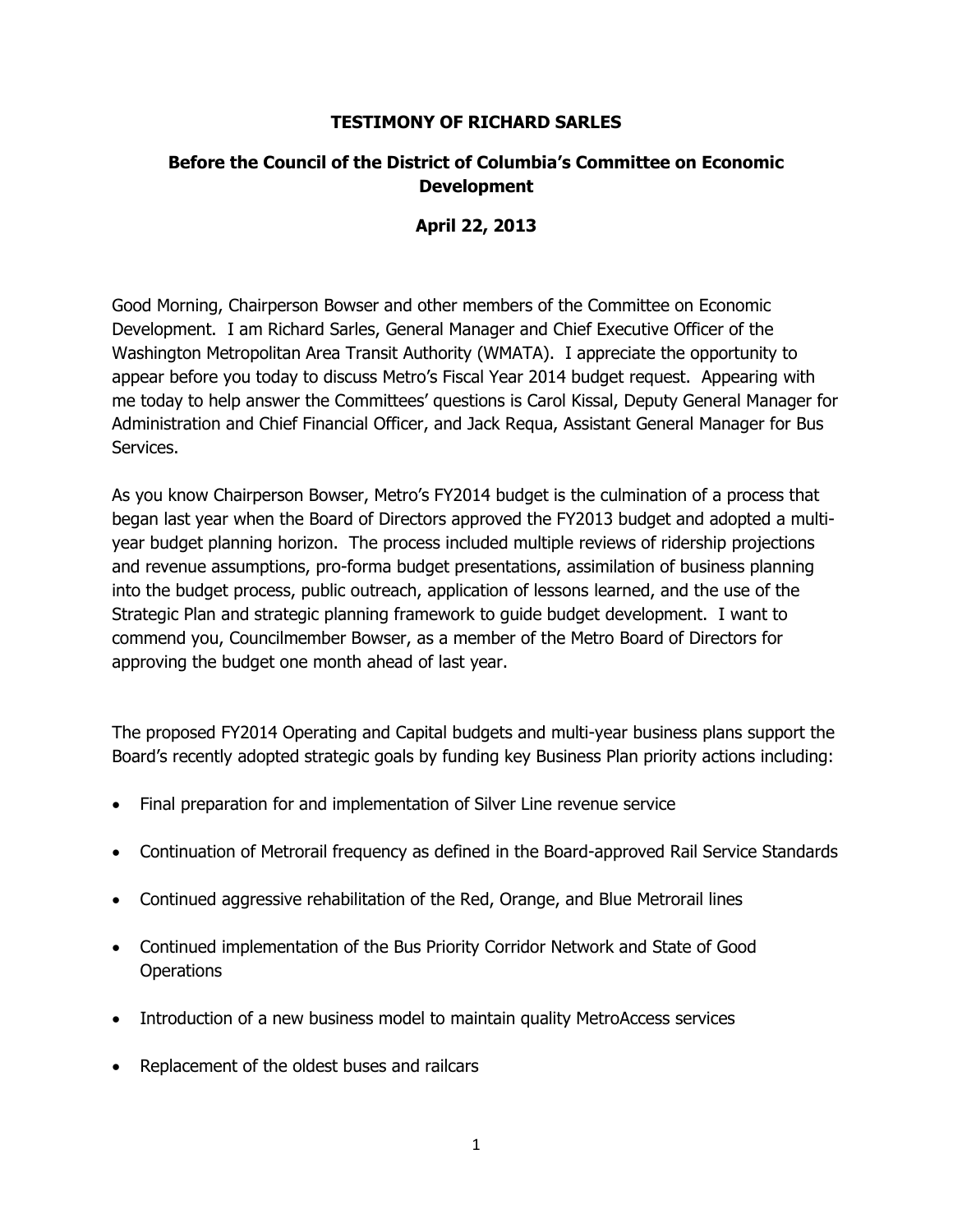# **REBUILDING THE FOUNDATION \_PROGRESS WE HAVE MADE**

As I reported last year, Metro is undertaking extensive rebuilding to bring the system back to a state of good repair – Metro Forward, a \$5 billion-dollar, 6-year investment program.

What our customers have experienced over the last few years are the ill-effects of underinvestment. While the region grew, investments in Metro did not. And sadly, the impact of that underinvestment went far beyond an inconvenience to customers, it became a safety concern. We are making huge strides in re-establishing quality service that is reliable and convenient, earning the trust of the riding and non-riding public again.

During the past year, we continued our focus on safety, state of good repair, state of good operations, financial stability and improving customer service.

# **Safety**

The tide is changing from one of dismissiveness and indifference to a full-bodied and embedded safety culture. It is evident from our most recent employee engagement survey, the recent FTA audit, comments from the Tri-State Oversight Committee to a renewed interest from peers around the country looking towards Metro for innovative approaches to safety practices and processes. Before I briefly highlight some of the safety accomplishments of the last year, let me say that this is not the work of one person or just the safety staff but truly a changing of the work culture at every level of the company from mechanics, operators, managers, administration and the executive leadership.

Employee safety training courses and curriculum development have been a vital part of our culture change and I would like to highlight some of our progress this past year. One of them is safety's review of over 1,900 job descriptions that allows managers to see what safety classes may be required for their various position types. We have updated safety training courses and produce a semi-annual safety training catalog. Staff not only teaches classroom training, but in 2012 began conducting "field training" at facilities on all shifts. This past year, staff conducted 213 safety training classes reaching 5,384 employees in topics ranging from CPR/AED to Incident Investigations, Body Mechanics, and OSHA compliance.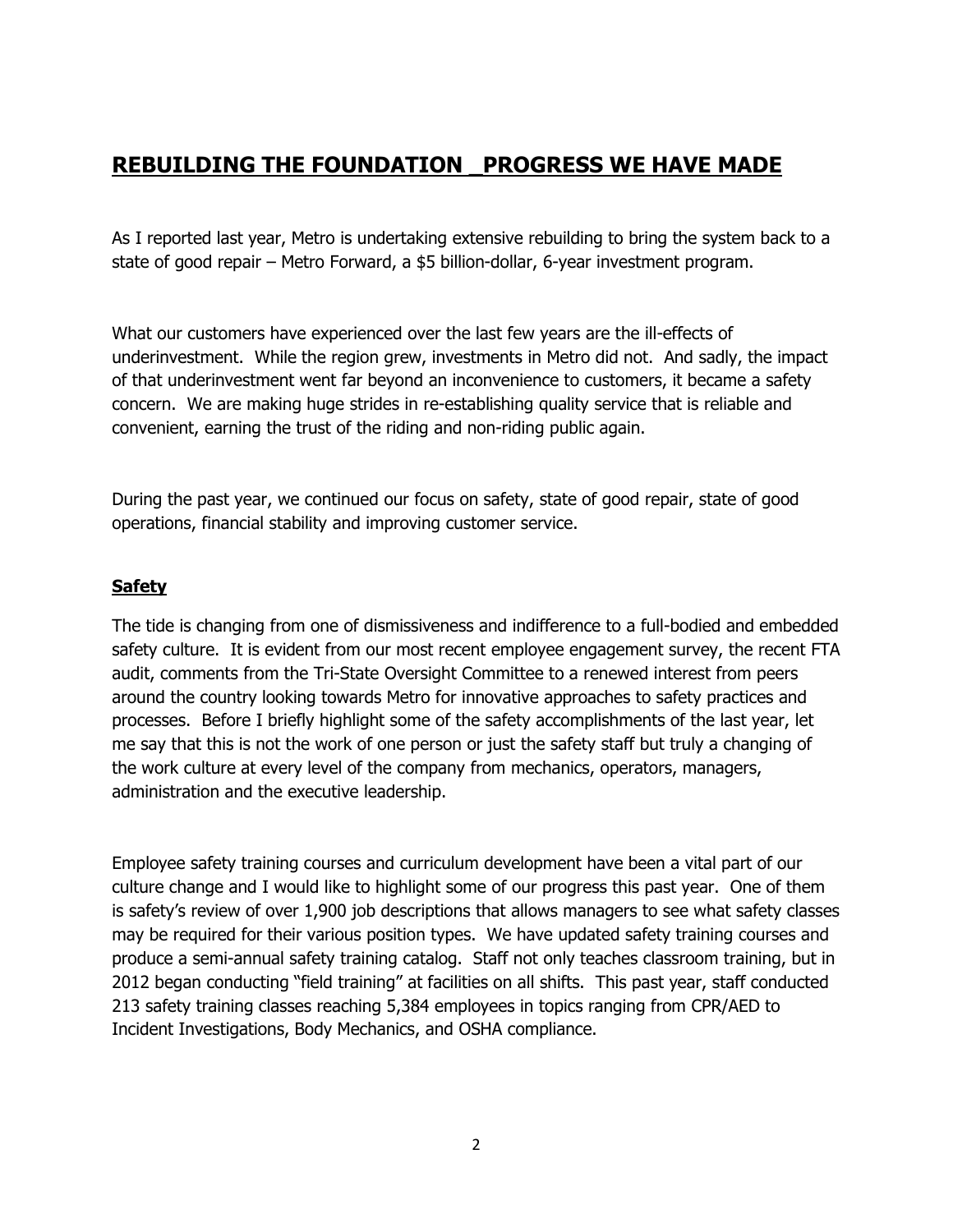Customer injuries dropped 10% to a rate of less than two customer injuries per million passengers. The major causes of customer injuries are slips, trips, and falls. To reduce customers injuries by another 5%, Metro launched a new campaign, "Ride Safe." The campaign graphically depicts unsafe, common behavior with thought-provoking headlines focused on consequences and familiar colors that signal caution. The new safety communications will be displayed throughout rail stations, on trains, and on bus exteriors and interiors and will engage the public through social media.

To address bus passenger injuries, the Safety Department is working in concert with Bus's DriveCam team to identify safety incident hotspots. Once hotspots are identified; staff is deployed to the locations to reinforce safe behavior not only to our passengers and operators, but to also ensure the areas are clear and free of debris or unsafe conditions.

Following lessons learned from the January Green Line incident, the first phase of new rail onboard emergency signage will also be previewed, instructing riders to stay on the train in an emergency. The new sign is printed on glow-in-the-dark material and will be installed on every rail car this spring.

### **Customer Service**

Last month when I appeared before the Committee, I shared information about a new Customer Service Action Plan aimed at improving customer experience across the system. As part of that action plan, we launched a new mobile website to give customers quick access to the most popular features of wmata.com while on the go. The new mobile site is designed for today's smartphones and replaces an earlier version that was launched years ago, prior to touch—screen navigation. We also integrated bus MetroAlerts with NextBus. The upgrade allows customers to see service information about bus delays and detours within the NextBus website.

Other major accomplishments in customer service include:

- Completed customer service training for 1,140 bus operators, all rail supervisors (105) and all station managers (558).
- Initiated a pilot, in collaboration with DDOT and Giant Stores, that will give District students the ability to purchase or renew their 10-trip Metrobus pass at any Giant Food store in the District of Columbia.
- Installed 52 bus shields, 22 more by June.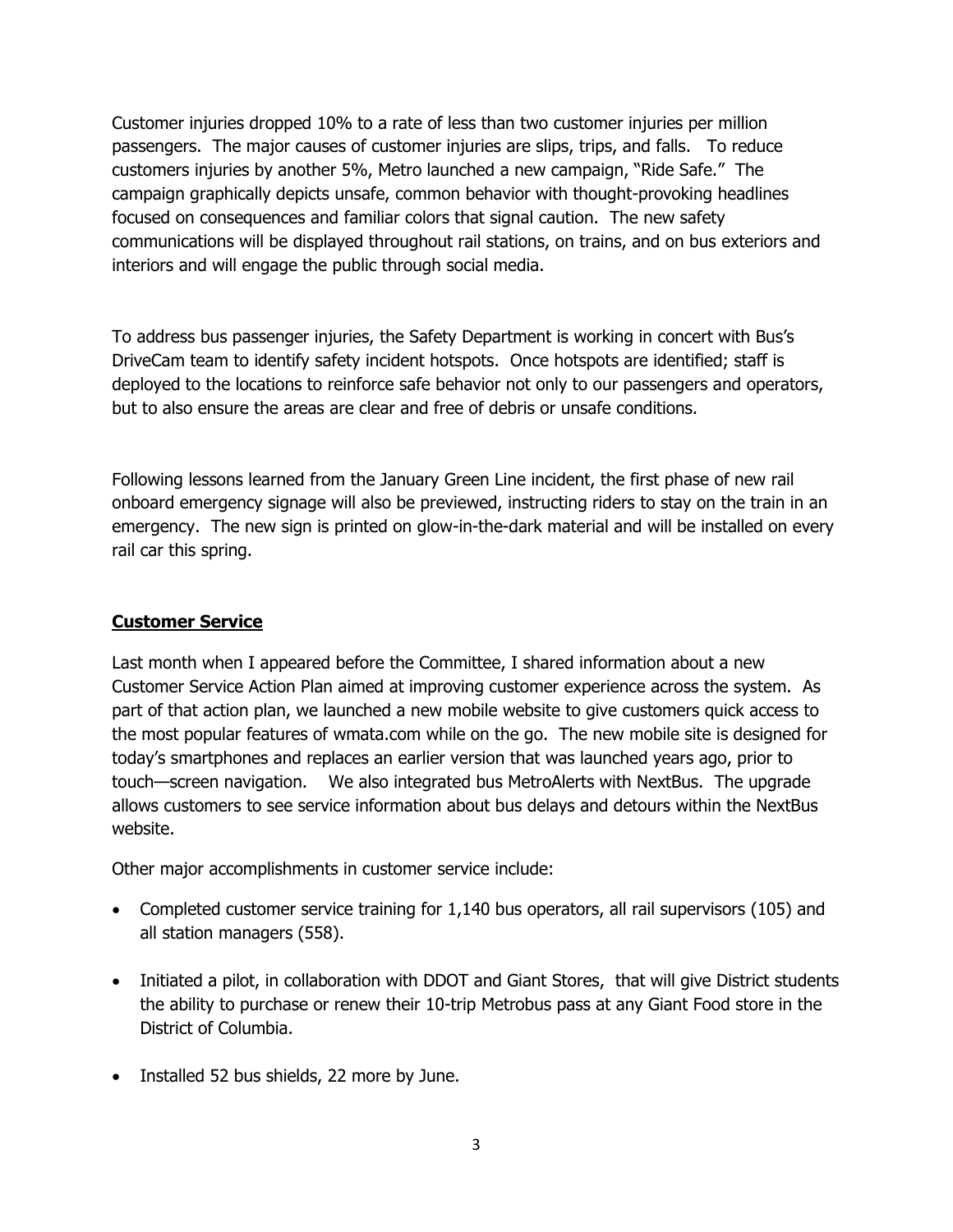- Detailed 30 more Transit police officers to bus security.
- Hired 18 additional elevator/escalator technicians to improve preventive maintenance compliance.
- Continued our focus on security and youth behavior. Conducted focus groups and hosted Mayor Gray's Youth Forum to initiate dialogue on public safety and youth behavior on Metro.

# **Financial Stability**

Metro focused on aligning our investment decisions with the Strategic Plan this year. Business plans are now a part of our day-to-day business. They help us link not only the Strategic Plan with our investments, but equally important, they help us align our employees work plans and work efforts with the actions in their unit's Business Plans in support of the strategic plan. This provides alignment between the Board's Strategic Goals and our day-to-day work. We are moving closer to the integration of our capital investment plans and operating budget through the early identification of total cost of ownership resulting from capital investments. This will become critically important as we refine our estimates of the Board's vision for 2025 and beyond.

# **Connectivity**

In March of this year, Metro launched the "Better Bus" initiative that represents the biggest investment in bus service in five years and includes more limited-stop MetroExtra routes and refinements to 11 existing priority corridors. Overall, more than 150,000 customers – roughly one third of all bus customers – will benefit from more frequent service, additional capacity, or expanded hours of operation on selected routes.

Among the highlights of the initiative:

- New MetroExtra limited-stop service on Martin Luther King, Jr. Avenue with extended service to McPherson Square.
- New Saturday MetroExtra service on Georgia Avenue (Route 79) resulting in combined 70/79 service every 7-8 minutes at stops along the route.
- Additional service on the U Street-Garfield route to relieve crowding.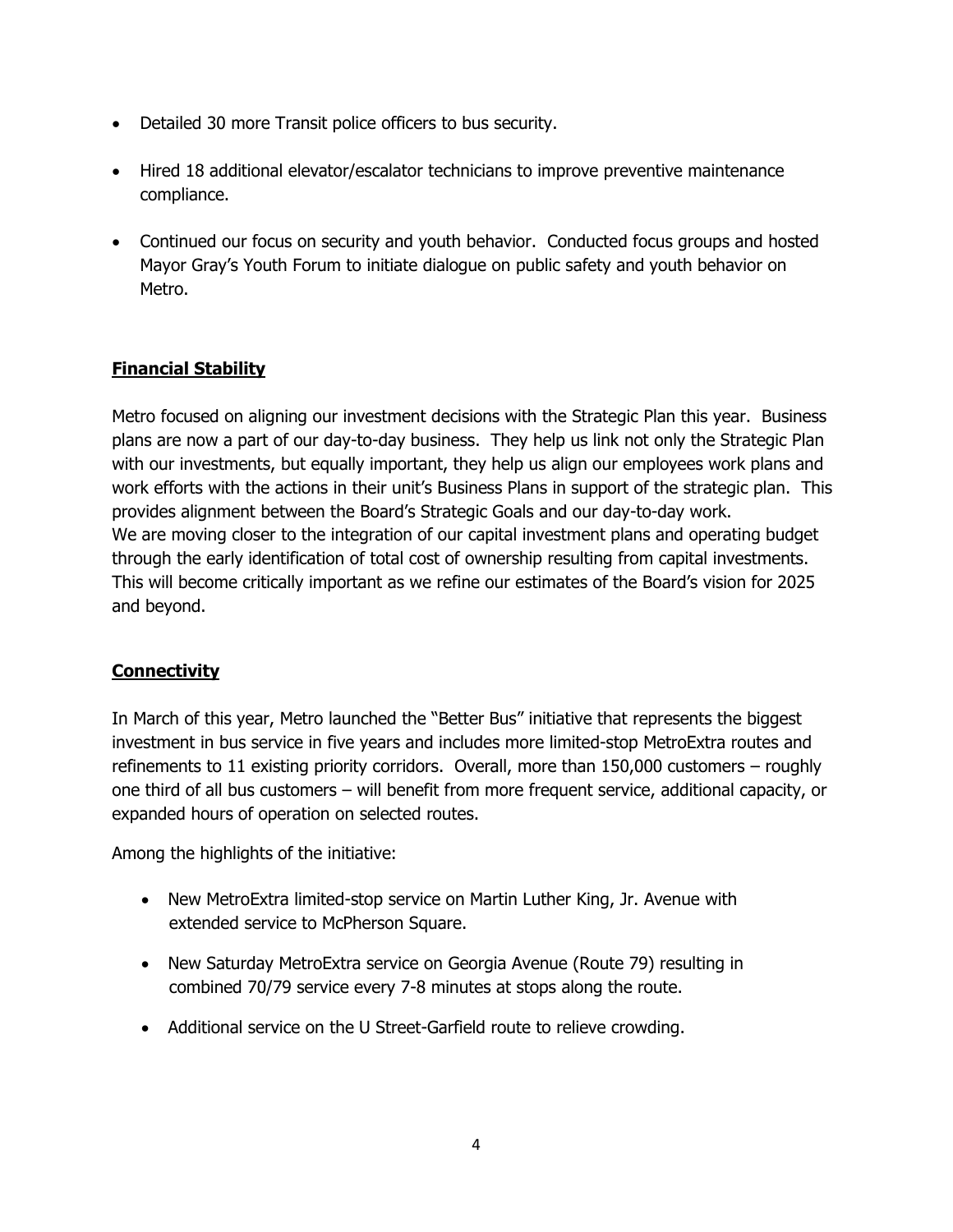- Later service on the G12 and G16 routes in Greenbelt.
- Schedule adjustments to help buses stay on schedule.
- New MetroExtra limited-stop service beginning at Ft. Totten and running along New Hampshire Avenue in Maryland.
- Addition of 9 new southbound trips on  $16<sup>th</sup>$  Street during the morning rush hour.

# **Silver Line Preparation**

The Silver Line is the first opening of a new line since the original design of the system and revenue service will begin in December this year. Preparations are going well and staff:

- Led the coordination and integration of a consolidated rail and bus service plan working with bus carriers in the region.
- Conducted public outreach for the Title VI analysis and commenced overall public outreach that will continue until revenue operations.

### **Rail Service Standards**

In October, Metro's Board of Directors approved and adopted rail service standards to guide staff on how to deploy service, how to plan for the future, inform capital investment and operating resource needs, and provide accountability to the public. The standards address hours of service, train frequency and passengers per car.

# **STRATEGIC PLAN FOR NEXT YEAR**

Let me now provide the Committee an overview of Metro's proposed FY 2014 operating and capital budgets. The proposed FY2014 Operating and Capital budgets totals \$2.7 billion of which \$1.7 billion supports operations, \$113 million is for the reimbursable project budget, and \$959 million funds the capital budget. This \$2.7 billion proposed budget includes all operating, capital and debt service requirements for Metro for the period beginning July 1, 2013 through June 30, 2014.

The proposed budget includes important new initiatives that improve worker and customer safety, increase bus service, make necessary modifications to finalize preparation for the Silver Line service, and introduces three new initiatives with a post return on investment within three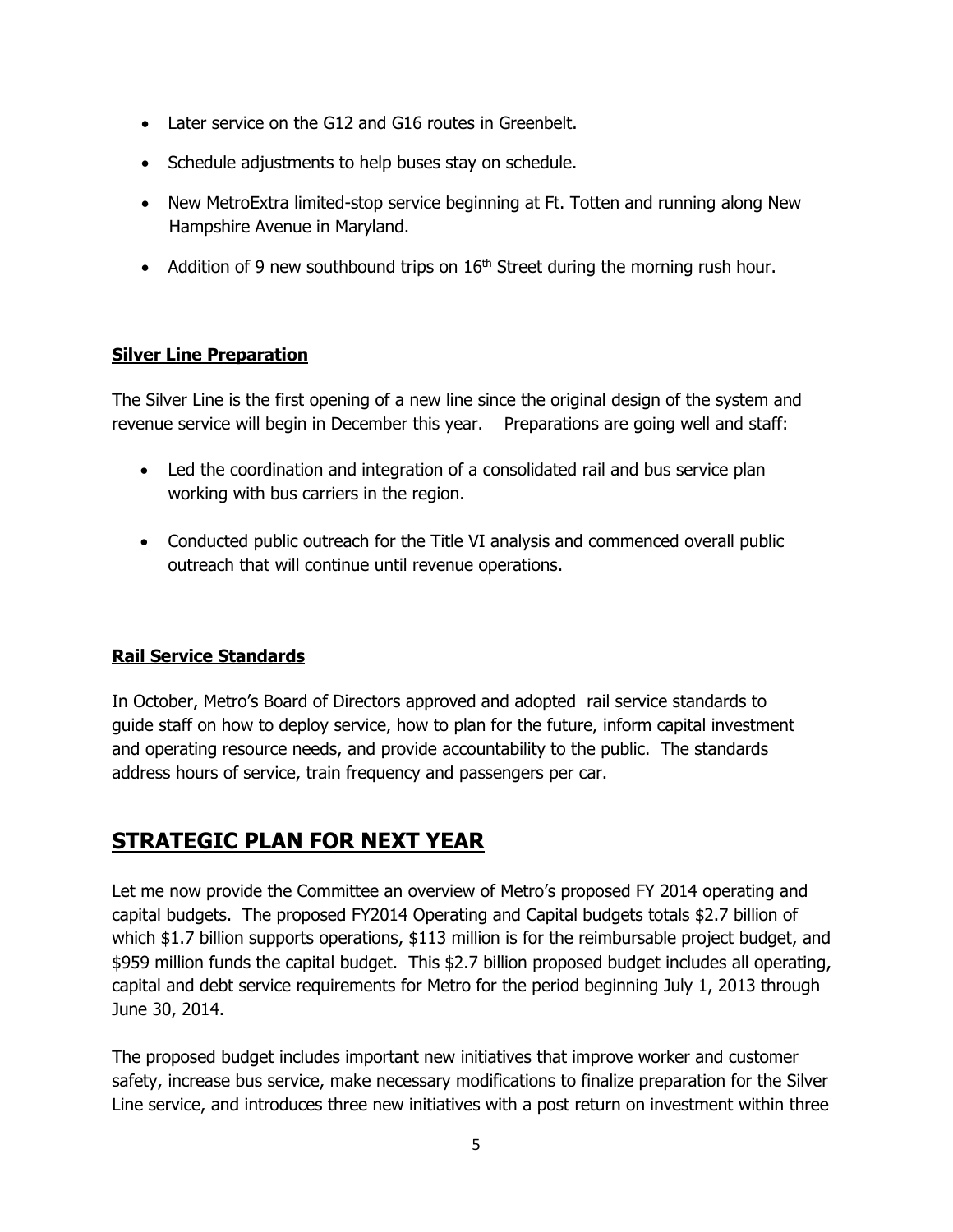to six years. We are focusing on reducing the growth in our expenses and lowering our cost of providing service.

In addition to the enhanced and improved bus, rail and paratransit services that are provided for in the operating budget, the plan includes new initiatives, including the implementation of a Fatigue Risk Management System, capital investment to plan for future system capacity needs (including 8-car trains and station expansion), and development of a succession plan.

# **Human Capital Management Plan**

We are focused on our most important asset – our workforce –ensuring we have the right staff with the proper certification and training to deliver our programs. An intensive focus on recruitment and hiring to fill 2,100 positions in CY 2012 was needed to maintain stable vacancy rate and staff the following critical initiatives:

- Reduction of fatique in the workplace
- Investment/ongoing infrastructure maintenance; and
- Commencement of Silver Line revenue operations

To that end, Human Resources (HR) commissioned a study that resulted in a comprehensive HR restructure. The result was the establishment of the Office of Talent Acquisition that consisted of three functional components with direct impact on internal mobility programs and external recruitment:

- Infrastructure & Reporting
- Proactive Sourcing
- Recruitment Operations

Although the Office of Talent Acquisition was not fully implemented until August 2012, the number of positions filled by the end of CY 12 was 1,868 representing 89% of the 2,100 goal.

### **OVERVIEW OF THE FY 2014 BUDGET**

### **GOAL: Build and maintain a premier safety culture and system**

Safety and security are our top priorities. This budget builds on our strong foundation and will enhance our customer and employee safety and security throughout the system.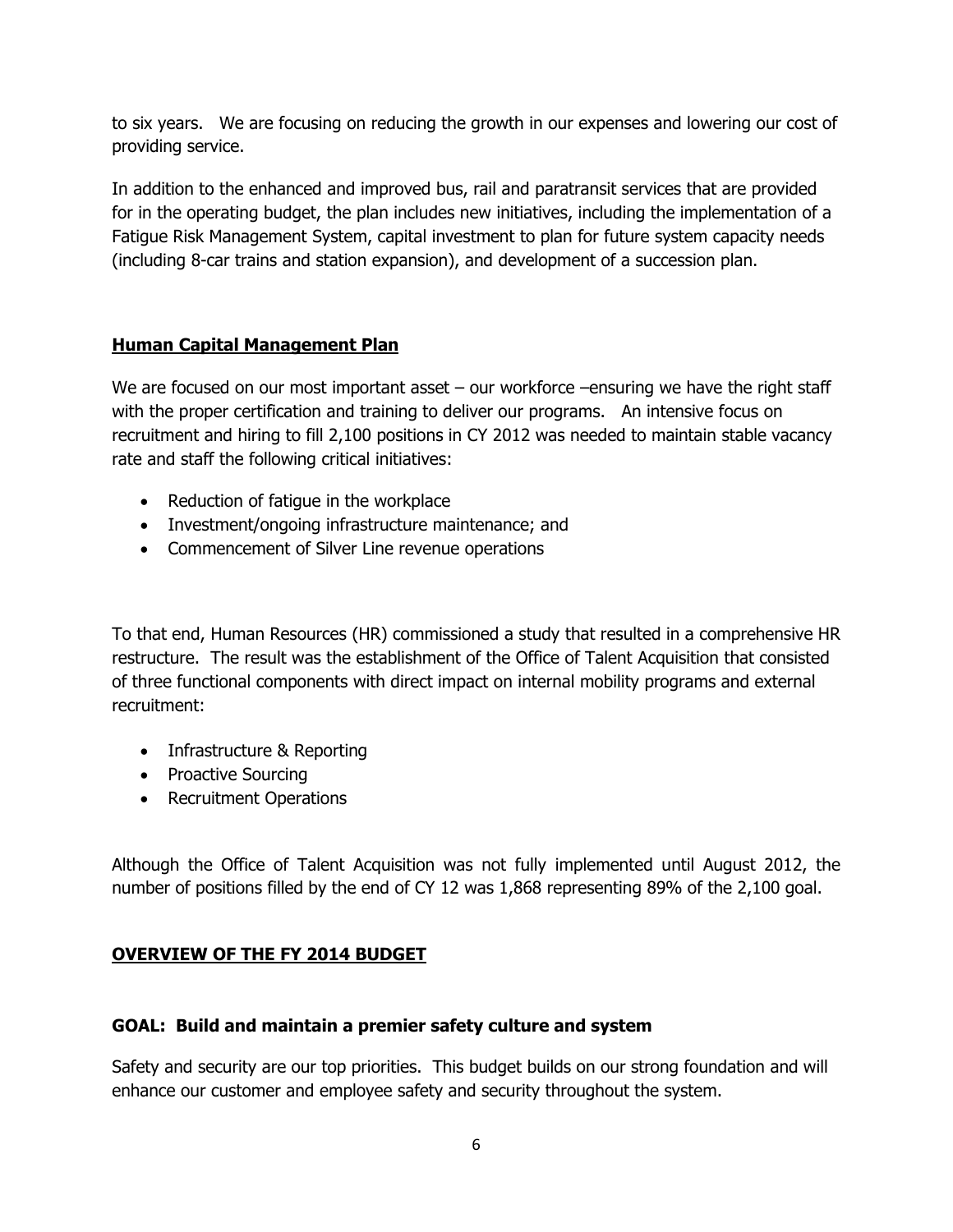Key initiatives:

- Additional 32 police officers for the Silver Line
- Proposed performance contract to provide guaranteed energy savings and guaranteed lighting performance for 10 years in passenger parking garages
- Implement Fatigue Risk Management System \$5.5M

# **GOAL: Meet or exceed expectations by consistently delivering quality service**

Targeted service and strategic capital investments improve the reliability and performance of the system.

Key initiatives:

- Priority Corridor Network (PCN) investment will reduce bus travel times, further increase reliability and improve our customers' comfort and convenience.
- Escalators/Elevators proposed investment plan includes funding to replace or rehabilitate 158 escalators and 85 elevators over the next six years.
- Paratransit Contract new business model provides greater control over management of MetroAccess service and includes many start-up and transition activities that will lead to more sustainable paratransit service.

# **GOAL: Improve regional mobility and connect communities**

Revenue service on the Silver Line will begin in December this year and preparations are going well.

Key initiative:

- Expand capacity for 8 car trains
	- $\circ$  \$40 million in the six year period to continue upgrade in power infrastructure.
	- $\circ$  Includes \$54 million down payment necessary to exercise the option to acquire 220 expansion railcars.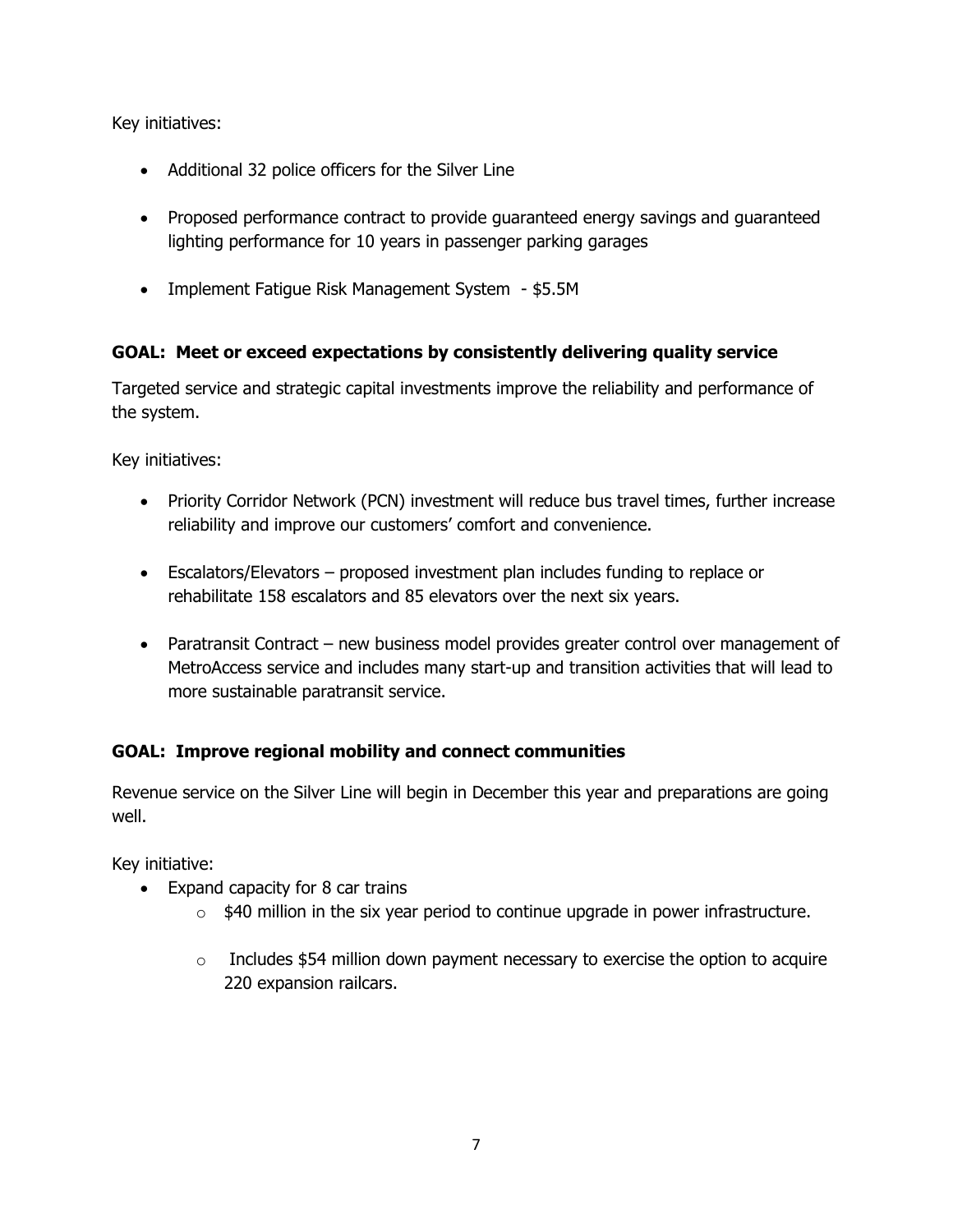### **GOAL: Ensure financial stability and invest in our people and assets**

The investment plan includes funds to replace approximately 100 buses and rehabilitate another 100 each year.

Key initiatives:

- The investment plan includes funds to replace approximately 100 buses and rehabilitate another 100 each year.
- Make strategic, prioritized investments by focusing on track and structure rehabilitation and track circuits.
- Alignment of our Human Capital Plan with our program delivery and planning for the future.

# **The Capital Budget**

Many investments and initiatives will continue with the capital program – obviously, returning the railroad to a state of steady maintenance is critical and essential to insuring continued safe and reliable service. Track circuit replacement, 1000 series car replacements and other NTSB initiatives continue to move at the projected pace and we will continue to invest in these items to insure a safe operating environment. Continuing rebuilding efforts is critical as part of Momentum as the network must be stabilized to a state of good repair and steady state in order to accommodate the projected increases. Maintaining our current infrastructure investment level and, in fact, increasing it in some measures, will be absolutely necessary to continue to support the region's transit requirements.

Because of our success in investing in the infrastructure and getting the transit network closer to a steady state of maintenance - we are able to begin investing in state of good repair initiatives and expansion that will have a customer facing profile. These investments have been responsible for increasing on-time performance and reducing unplanned outages, which do benefit our passengers, but it is also important that we upgrade those environments that are part of their overall traveling experience. Some of the obvious are the new railcars and buses, but we are also going to begin to focus on the station environment as part of our capital initiatives such as:

- Station lighting upgrading and redesigning.
- Development and installation of the "model station".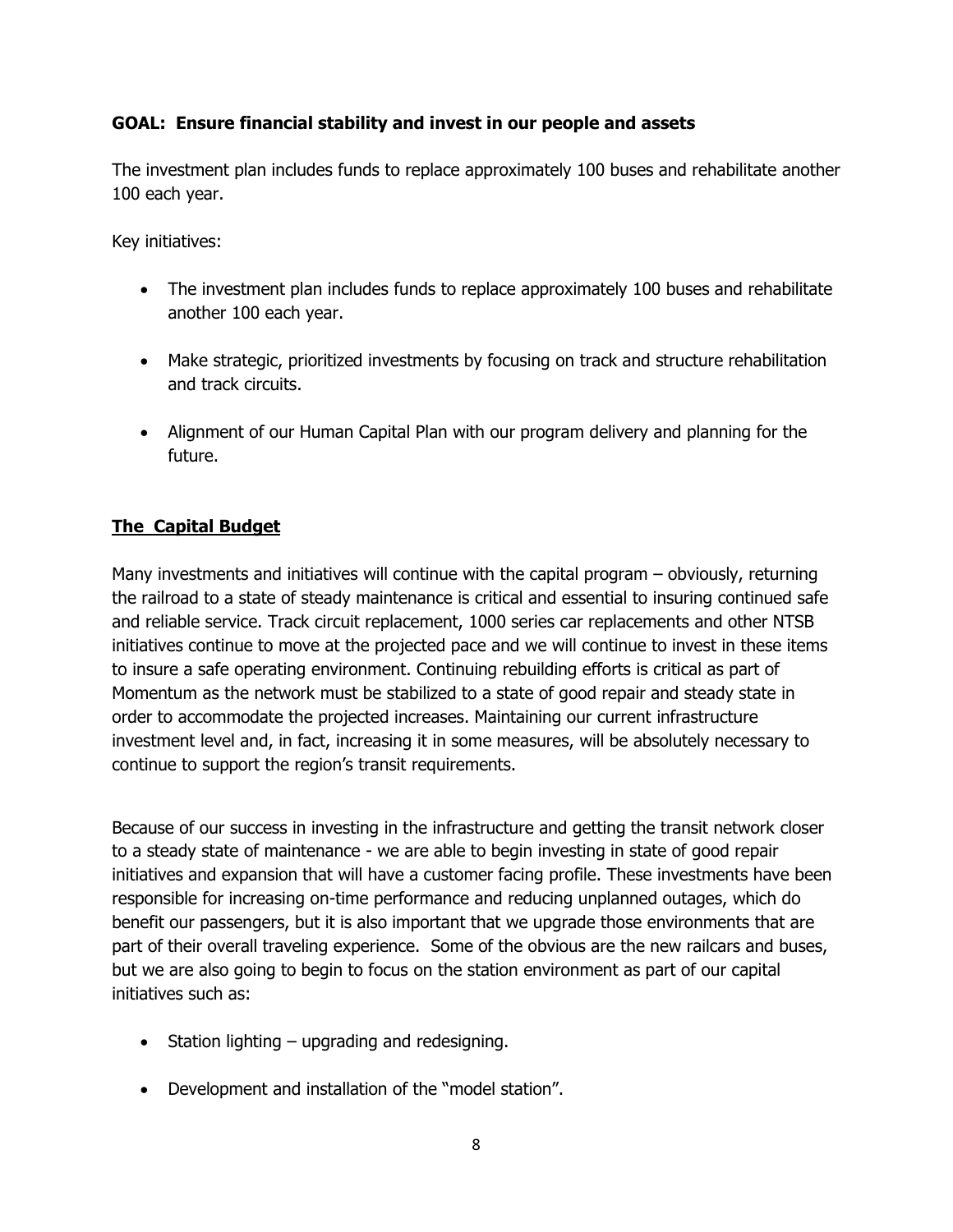• Improvements to ceiling tiles, entrance ways for tile replacements, better information displays for passengers prior to entering the gate (interactive "walls"), new color schemes.

As we move Momentum forward it is critical that we take advantage of contract efficiencies and the time we have to progress projects. By establishing the six year capital plan we are committing future funds to enable purchase of railcars and construction of expansion facilities to accommodate new buses and railcars. These long term initiatives must be started now in order to achieve our 2025 objectives. This budget represents our commitment to the region, to insure not only a continued safe and reliable service, but also enabling sound expansion choices in the future.

# **THE FUTURE**

**We have to plan for the future**. Today's system cannot meet the demand and growth coming to the region.

In developing the draft **2013 Strategic Plan,** we have heard from stakeholders in Virginia, the District and Maryland about regional mobility and improving access to Metro.

- This is an ongoing process and included public meetings earlier this year across the region.
- As we develop a final plan for Board adoption, our analysis includes considerations of regional transit projects that will connect to our system
- **Improve Capacity and Reduce Congestion in the Core** 
	- $\circ$  100% 8-car trains
	- o More capacity –platform, mezzanine, elevator, escalator improvements
	- o Pedestrian tunnels
	- $\circ$  New train tunnels core
- **Improve Surface Transit** 
	- o Priority Corridor Network
	- o Integrate Metro and other transit systems

Just as it always has, the momentum to rebuild, sustain, and grow Metro to support the region requires the support of all stakeholders.